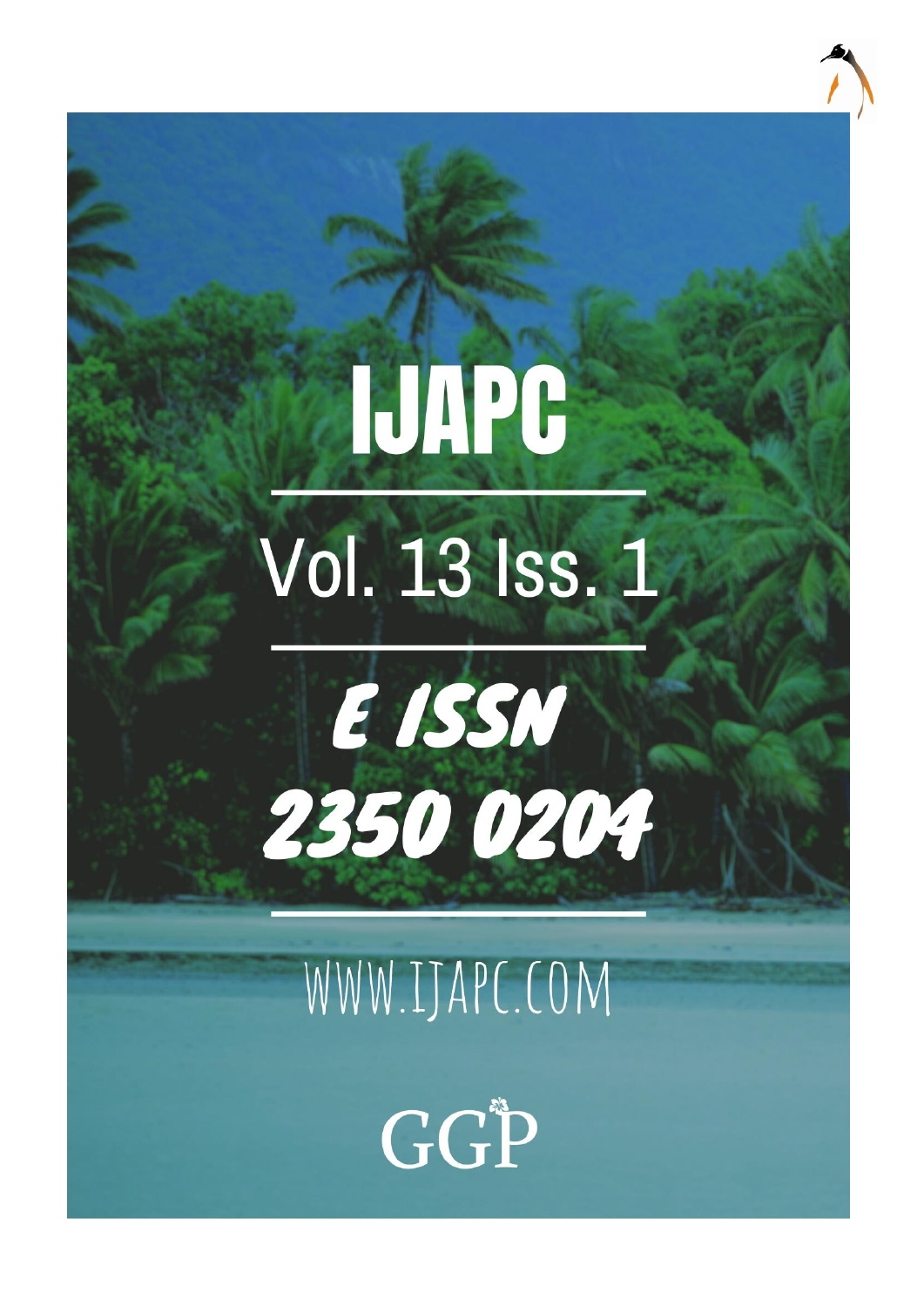

REVIEW ARTICLE www.ijapc.com

**e-ISSN 2350-0204**

# **Critical review of Hinguleshwara rasa- A Herbo mineral formulation**

 $Chaitra L V^{1*}$  and Jayalaxmi $^2$ 

<sup>1</sup>Dept of RSBK, Ramakrishna Ayurvedic Medical College Hospital and Research Center, Bangalore KA, India

2Sri Sidharameshwar Ayurvedic Medical College, Naubad Bidar, Karnataka, India

### **ABSTRACT**

Hinguleshwara rasa is a known herbomineral khalveya formulation indicated in vataja jwara. Different classical references of Hinguleshwara rasa are found with different composition. Here an attempt is made to compile about Hinguleshwara rasa according to different classics in regarding to its ingredient, method of preparation, dose, anupana, indication. References of Hinguleshwara rasa was collected from various available classical texts. Dissertation and article were also reviewed. In all the classical texts, Hinguleshwara rasa consist of three ingredients, in which hingula is a common ingredients in all the classical references. Hinguleshwara rasa of Rasa Tarangini references was commonly chosen for research and dissertation works because of less, safe, effective ingredients, indicated in vataja jwara and amavata.

#### **KEYWORDS**

*Khalveya rasayana, Hinguleshwara rasa*



Received 29/05/20 Accepted 21/06/2020 Published 10/07/2020

 $\overline{\phantom{a}}$  , and the contribution of the contribution of the contribution of the contribution of the contribution of the contribution of the contribution of the contribution of the contribution of the contribution of the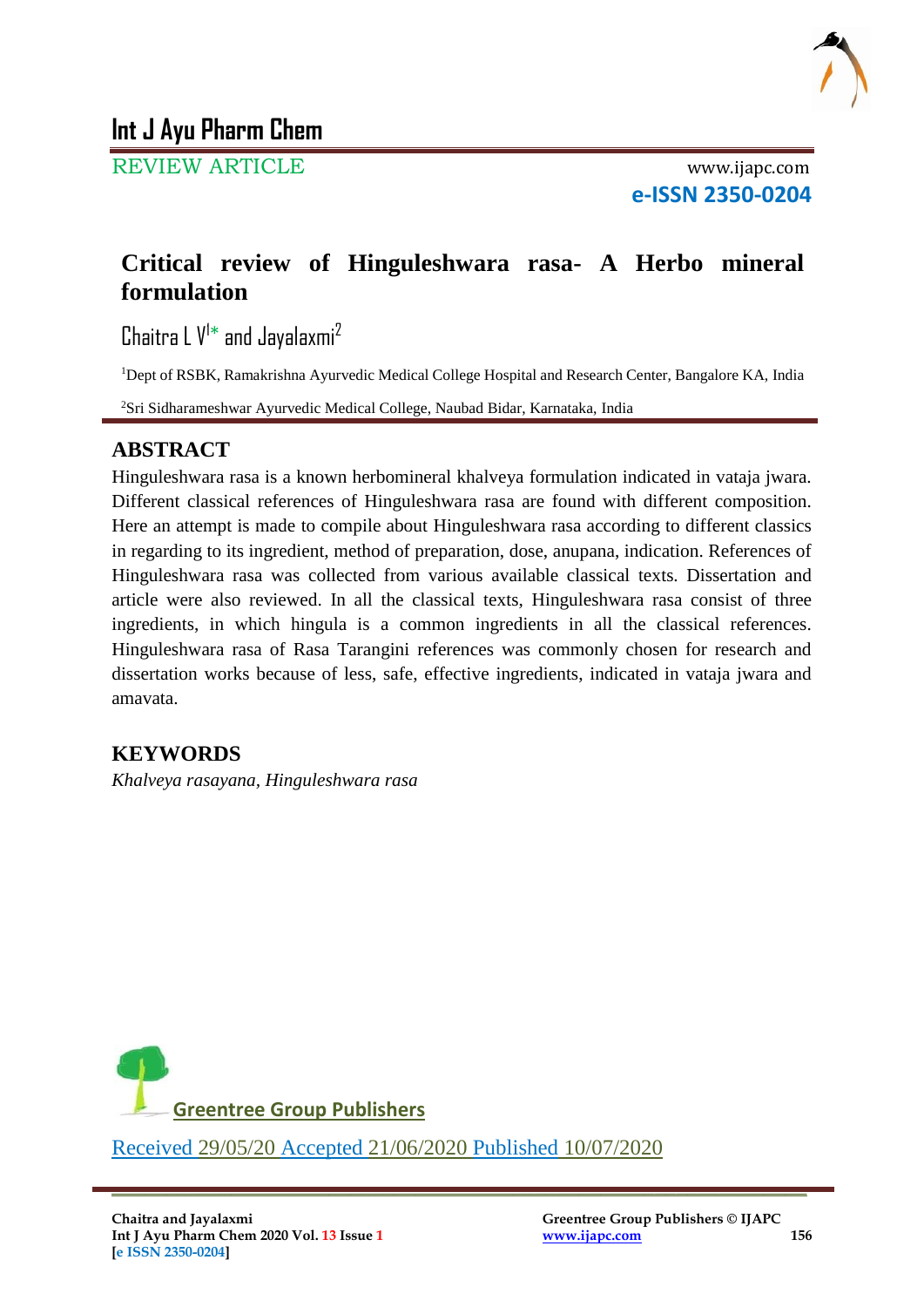

#### **INTRODUCTION**

*Jwara* is *pradhana vyadhi* and *anubandhi vedana* in many of the disease. According to *acharya charaka, pratyatma lakshana* of *jwara* is *santapa* of *deha*, *manas* and *indriyas*. *Jwara* is clinically correlated to pyrexia. Pyrexia is the Greek term for fever, most of the diseases, injuries, infection of all kinds of bacteria, viral, fungal or parasitic tends to cause fever of greater or lesser degree.

*Yogas* which are prepared in *khalwa yantra* without *agni samskara* are called as *kharaliya rasayana*. Most of the *kharaliya rasayana* are potent metalo-mineral combinations with selected herbal media. Numbers of *jwarahara* dravyas are mentioned in Ayurvedic classics, most of them are *kharaliya rasa aushadhis*. *Hinguleshwara rasa* being one such *kharaliya rasayana was* found to be effective in *vataja jwara<sup>1</sup>* .

Hence in present study an attempt is done to go through various classical references of *Hinguleshwara rasa* in order to understand the formulation in detail.

#### **MATERIALS AND METHODS**

References of *Hinguleshwara rasa* were collected from available classical texts of Ayurveda, including dissertation, research article etc, and are orderly tabulated and critically reviewed.

 $\mathcal{L}_\mathcal{L}$  , and the contribution of the contribution of the contribution of the contribution of the contribution of the contribution of the contribution of the contribution of the contribution of the contribution of

#### **OBSERVATION AND RESULT**

*Jwara* is *pradhana vyadhi* and *anubandhi vedana* in many of the disease. According to *acharya charaka, pratyatma lakshana* of *jwara* is *santapa* of *deha*, *manas* and *indriyas*. *Jwara* is clinically correlated to pyrexia. Pyrexia is the Greek term for fever, most of the diseases, injuries, infection of all kinds of bacteria, viral, fungal or parasitic tends to cause fever of greater or lesser degree.

*Yogas* which are prepared in *khalwa yantra* without *agni samskara* are called as *kharaliya rasayana*. Most of the *kharaliya rasayana* are potent metalo-mineral combinations with selected herbal media. Numbers of *jwarahara* dravyas are mentioned in Ayurvedic classics, most of them are *kharaliya rasa aushadhis*. *Hinguleshwara rasa* being one such *kharaliya rasayana was* found to be effective in *vataja jwara<sup>1</sup>* .

Hence in present study an attempt is done to go through various classical references of *Hinguleshwara rasa* in order to understand the formulation in detail.

#### **MATERIALS AND METHODS:-**

References of *Hinguleshwara rasa* were collected from available classical texts of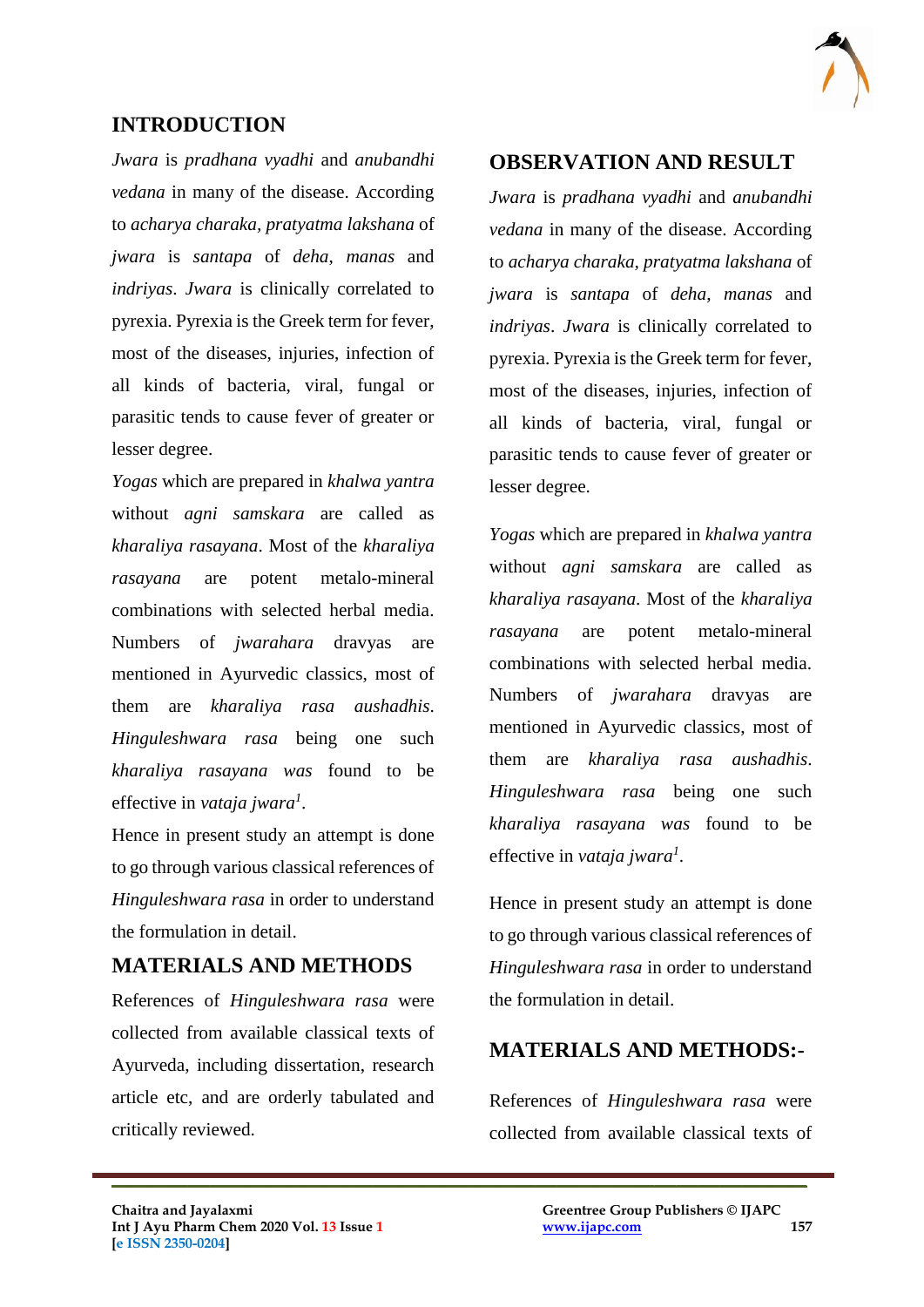

Ayurveda, including dissertation, research article etc, and are orderly tabulated and critically reviewed.

#### **OBSERVATION AND RESULT**

*Hinguleshwara rasa,* the name itself indicates that it contains *Hingula*, which acts on  $iwar^2$ . References of *Hinguleshwara rasa* are found in Rasa Tarangini<sup>1</sup>.  $B$ *haishaiva Rathnavali<sup>3</sup>*. *Bruhath Rasa Raja Sundara<sup>4</sup>* , *Bharatha Bhaishajya Rathnakara<sup>5</sup> , Rasa Kamadhenu<sup>6</sup> , Rasa Rathna Samucchaya*<sup>7</sup> and  $AFI^8$ quoted the reference of *Bhaishajya Rathnavali*. In *Bhaishajya* 

*Rathnavali*, *Hinguleshwara rasa* and *Bruhat Hinguleshwara rasa* is mentioned, where as in *Bharatha Bhaishajya Rathnakara* there are three reference of *Hinguleshwara rasa* as *Prathama Hinguleshwara rasa*, *Dwitiya Hinguleshwara rasa*, *Ttritiya Hinguleshwara rasa*, in *Rasa Tarangini Hinguleshwara rasa* and *Sri Hinguleshwara rasa*<sup>9</sup> and in *Rasa Rathna samucchaya*, acharya has explained in the name of *Bruhat Jwarahnkusha rasa*, in bracket mentioned *Hinguleshwara rasa.* (Table 1).

**Table 1** Names of Hinguleshwara rasa from various texts

|       | ັ                  |                          |                      |                          |                          |                       |                  |         |                    |
|-------|--------------------|--------------------------|----------------------|--------------------------|--------------------------|-----------------------|------------------|---------|--------------------|
| Sl.no | Ingredients        | $B.R^3$                  | B.R.R.S <sup>4</sup> | $B.B.R(1)^5$             | $B.B.R(2)^6$             | B.B.R(3) <sup>7</sup> | R.T <sup>1</sup> | $R.K^8$ | R.R.S <sup>9</sup> |
|       | Shodhita Hingula   |                          |                      |                          |                          |                       |                  |         |                    |
|       | Shodhita           |                          |                      | $\overline{\phantom{a}}$ | $\overline{\phantom{0}}$ |                       |                  |         |                    |
|       | Vatsanabha         |                          |                      |                          |                          |                       |                  |         |                    |
|       | Pippali            |                          |                      | -                        | $\overline{\phantom{0}}$ |                       |                  |         |                    |
|       | Shodhita Jayaphala | $\overline{\phantom{a}}$ |                      | $\overline{\phantom{a}}$ |                          |                       |                  |         |                    |
|       | Shodhita Parada    | $\overline{\phantom{0}}$ |                      | $\overline{\phantom{a}}$ | +                        |                       |                  |         |                    |
|       | Shodhita Gandhaka  | $\sim$                   |                      | $^{+}$                   |                          |                       |                  |         |                    |
|       | Tamra bhasma       |                          |                      |                          |                          |                       |                  |         |                    |

B.B.R- Bharatha Bhaishajya Rathnakara, B.R.R.S – Bruth Rasa Raja Sundhara, B.R-Bhaishajya Rathnavali, R.T – Rasa Tarangini, R.K – Rasa kamadhenu, R.R.S –Rasa Ratna Samuchchaya

# **COMPOSITION OF HINGULESHWARA RASA**

All classical texts mentioned three ingredients in Hinguleshwra rasa. Hingula is a key ingredient in the formulation of Hinguleshwara rasa in all the classical reference. Details of ingredients and their proportions mentioned in table 2. Details of bhavana dravya are mentioned in table 3.

#### **Table 2** Ingredients and their proportions in Hinguleshwara rasa

| <b>Ref</b> | Shodhita<br><b>Hingula</b> | <b>Shodhita</b><br>Vatsanabha | <b>Pippali</b> | Shodhita<br>Jayaphala | <b>Shodhita</b><br>Parada | <b>Shodhita</b><br>Gandhaka | <b>Tamra</b><br>bhasma |
|------------|----------------------------|-------------------------------|----------------|-----------------------|---------------------------|-----------------------------|------------------------|
| B.R        | 1P                         | 1 P                           | 1P             |                       |                           |                             |                        |
| B.R.R.S    | 1P                         | 1 P                           | 1P             | -                     | $\overline{\phantom{0}}$  | -                           |                        |
| B.B.R1     | 1Tola                      | -                             | -              |                       |                           | 1Tola                       | 2Masha                 |
| B.B.R2     | 1P                         |                               |                | 3P                    | 1 P                       |                             |                        |
| B.B.R3     | 1 P                        | 1P                            | 1 P            |                       |                           | ۰                           |                        |

 $\mathcal{L}_\mathcal{L}$  , and the contribution of the contribution of the contribution of the contribution of the contribution of the contribution of the contribution of the contribution of the contribution of the contribution of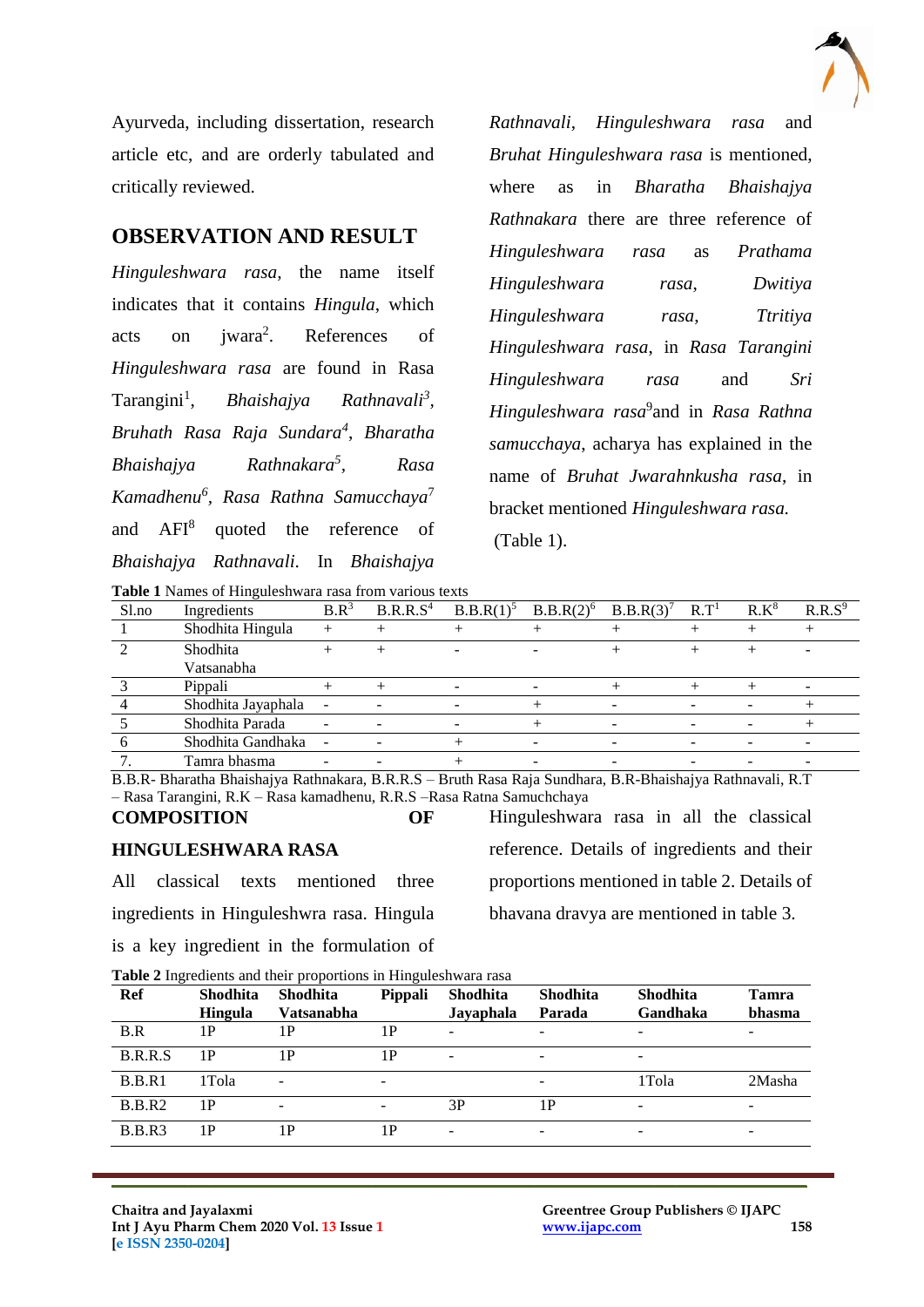

| R.T      | 1P | 1 D                      |    | $\overline{\phantom{0}}$ | $\overline{\phantom{0}}$ | $\overline{\phantom{a}}$ | $\sim$                   |
|----------|----|--------------------------|----|--------------------------|--------------------------|--------------------------|--------------------------|
| T<br>R.K | 1P | 1 P                      | 1P | $\sim$                   | <b>Service Contracts</b> | $\sim$                   | $\overline{\phantom{0}}$ |
| R.R.S    | 2P | <b>Contract Contract</b> |    |                          | 1 D                      | $\sim$ $-$               | $\overline{\phantom{a}}$ |

**Table 3** Different Anupana/Sahapana and Matra of Hinguleshwara rasa from various texts

| Ref     | Anupana/Sahapana | <b>Matra</b>        |  |  |
|---------|------------------|---------------------|--|--|
| B.B.R1  | Madhu, dhanya    | 2 gunja             |  |  |
|         | kwatha, jeeraka  |                     |  |  |
|         | kwatha           |                     |  |  |
| B.B.R2  | Setha            | 1 gunja             |  |  |
| B.B.R3  | Seethala jala    | Mulika              |  |  |
|         |                  | beeja               |  |  |
| B.R     | Madhu            | $\frac{1}{2}$ gunja |  |  |
| B.R.R.S | Madhu            | 2 gunja             |  |  |
| R.T     |                  | 1/2<br>ratti        |  |  |
|         |                  | (sardha             |  |  |
|         |                  | yava)               |  |  |
| R.K     | Madhu            | 2 gunja             |  |  |
| R.R.S   | Setha            | 1 gunja             |  |  |

**Table 4** Different bhavana dravya of Hinguleshwara rasa from various texts

| Ref            | Bhavana dravya/time duration   |
|----------------|--------------------------------|
| B.B.R1         | Salmali satwa bhavitha/ 1 yama |
| B.B.R2         | Dantimoola kwatha/dinardha     |
| B.B.R3         |                                |
| B.R            |                                |
| <b>B.R.R.S</b> |                                |
| R.T            |                                |
| R.K            | $-3$                           |
| R.R.S          | Danti kwatha/dinardha          |
|                |                                |

#### **DOSE AND ANUPANA**

Details of *anupana/sahapana* and *matra* of *Hinguleshwara* are mentioned in table 4.

## **REVIEW OF SOME RESERCH WORK AND PUBLISHED PAPERS ON HINGULESHWARA RASA PHARMACEUTICAL STUDY:-**

Hinguleshwara rasa was prepared according to *Rasa Tarangini*, which consist *shodhita Hingula, shodhita vatsanabha,*  shodhita pippali<sup>12</sup>.

**ANALYTICAL STUDY**:- Quantitatively *Hinguleshwara rasa* contains Hg-13.5%, S-14.80%, Ca – 0.82%, Na – 3.87% and K-

 $0.21\%$ <sup>10</sup>. Marker components of *Hinguleshwara rasa* as alkaloids, terpenoids, steroids, reducing sugars and glycosides were present $^{13}$ .

Analytical report- Appearance is slightly crimsons red, odor / taste is strong/bitter, moisture content  $-1.3\%$ , ash content  $-$ 1.11%, acid insoluble ash – 0.16%, mercury content-22.56%, sulfur content  $-18.39$ , Average diameter – 0.250cm, average length –  $0.674\%$ , average weight – 119mg, friability – 2.2, hardness  $-\langle 1 \text{kg/cm}^2$ , disintegration time  $-5$ min<sup>13</sup>.

#### **EXPERIMENTAL STUDY**

Study concluded that *Hinguleshwara rasa* prepared according to *Rasa Tarangini* was found effective in *jwara* and *sotha* <sup>12</sup> .

#### **DISCUSSION**

 $\mathcal{L}_\mathcal{L}$  , and the contribution of the contribution of the contribution of the contribution of the contribution of the contribution of the contribution of the contribution of the contribution of the contribution of

Hinguleshwara rasa is a known Khalveya rasayana indicated in Vataja jwara, Amavata. All classical texts mentioned three ingredients in Hinguleshwara rasa. Hingula is common ingredient in all the references. Maximum reference contain shodhita Hingula, shodhita Vatsanabha and Pippali has an ingredients, and this reference was taken for most of the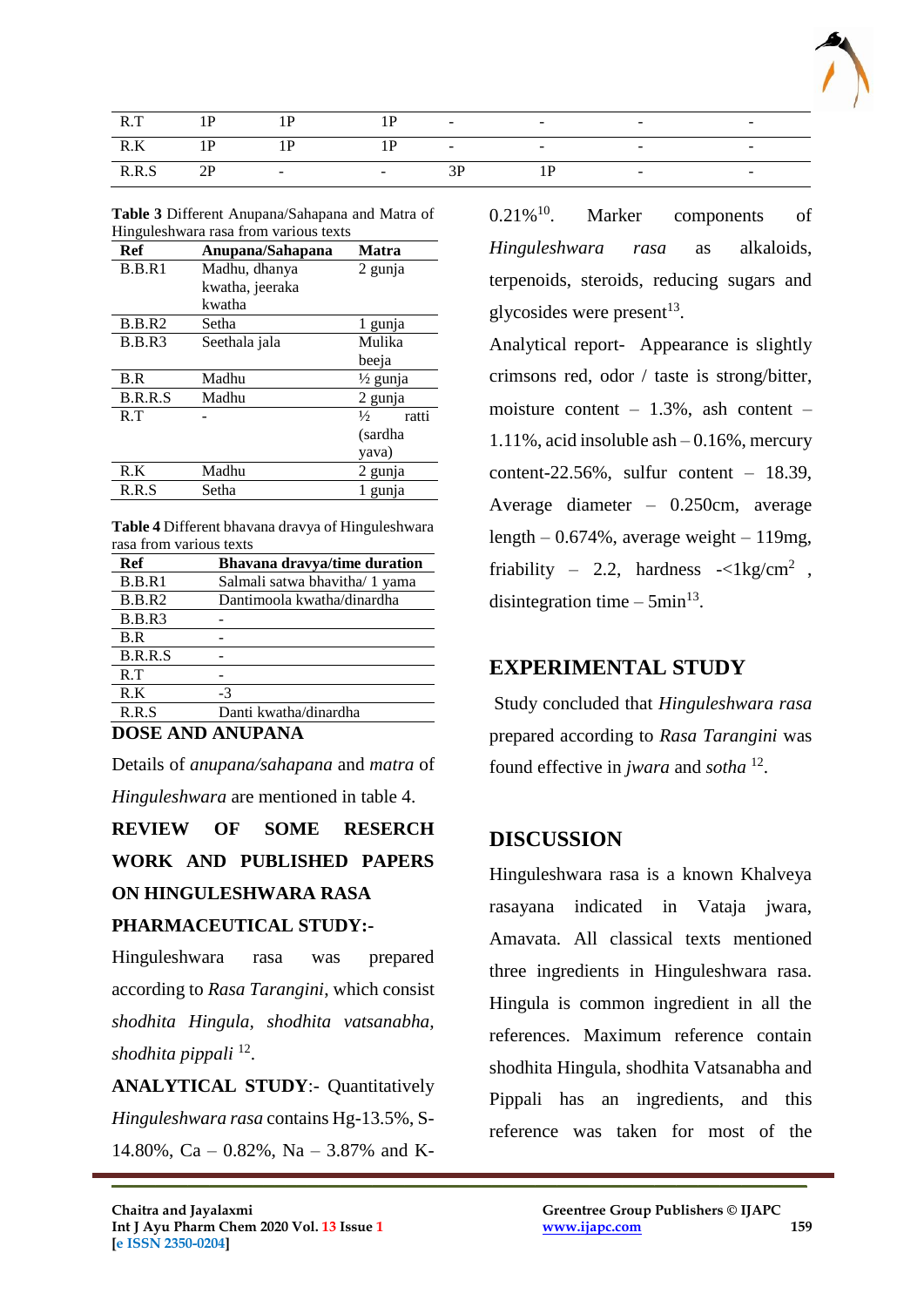

dissertations works, may be because of less, safe, effective ingedients, in which Hingula is jwarahara dravya. Where as in BBR(1) contain shoditha Hingula, shodhita Gandhaka, Tamra bhasma. BBR(2) and RRS contain shodhita Hingula, shodhita Jayaphala, shodhita Parada ,only difference in parts of Hingula and Jayaphala, Hingula 1part and 2part respectively in BBR(2), parts of Jayaphala and Parada are 3 part and 1part respectively RRS.

Bhavana drava – Maximum references has not mentioned about bhavana drava. Salmali satwa for 1 yama, Dantimoola kwatha for dinardha, Danti kwatha for dinardha bhavana is mentioned in BBR(1), BBR(2), RRS respectively as a bhavana dravya. According to anuktha mana, jala has to be taken has bhavana dravya. Here Bhavana and Bhavana dravya will increase the efficacy of the formulation. Shalmali is having kasaya rasa, madhura vipaka, sita veerya, laghu snigdha guna. Dantimoola is having katu rasa, katu vipaka, usna virya, guru tikshna guna. Properties of ingredients and bhava drava thus synergise the efficacy of the drug in jwara.

Dose ranges from  $\frac{1}{2}$  ratti to 2 ratti.

Anupana – Madhu, dhanya kwatha, jeeraka, seetha jala, setha. RasaTarangini has not mentioned anupana. Dhanya kwatha and jeeraka are indicated in jwara.

 $\mathcal{L}_\mathcal{L}$  , and the contribution of the contribution of the contribution of the contribution of the contribution of the contribution of the contribution of the contribution of the contribution of the contribution of

Review from research work showed that Hinguleshwara rasa containing hingula, vatsanabha, pippali was proved therapeutically efficient in jwara.

#### **CONCLUSION**

Hinguleshwara rasa is a khalveya rasayana. Ingredients and quantity varies in different classical texts. Hinguleshwara rasa of Rasa Tarangini references was commonly chosen for research and dissertation works because of less, safe, effective ingredients. This is an effective rasa aushadhi indicated in vataja jwara and amavata.